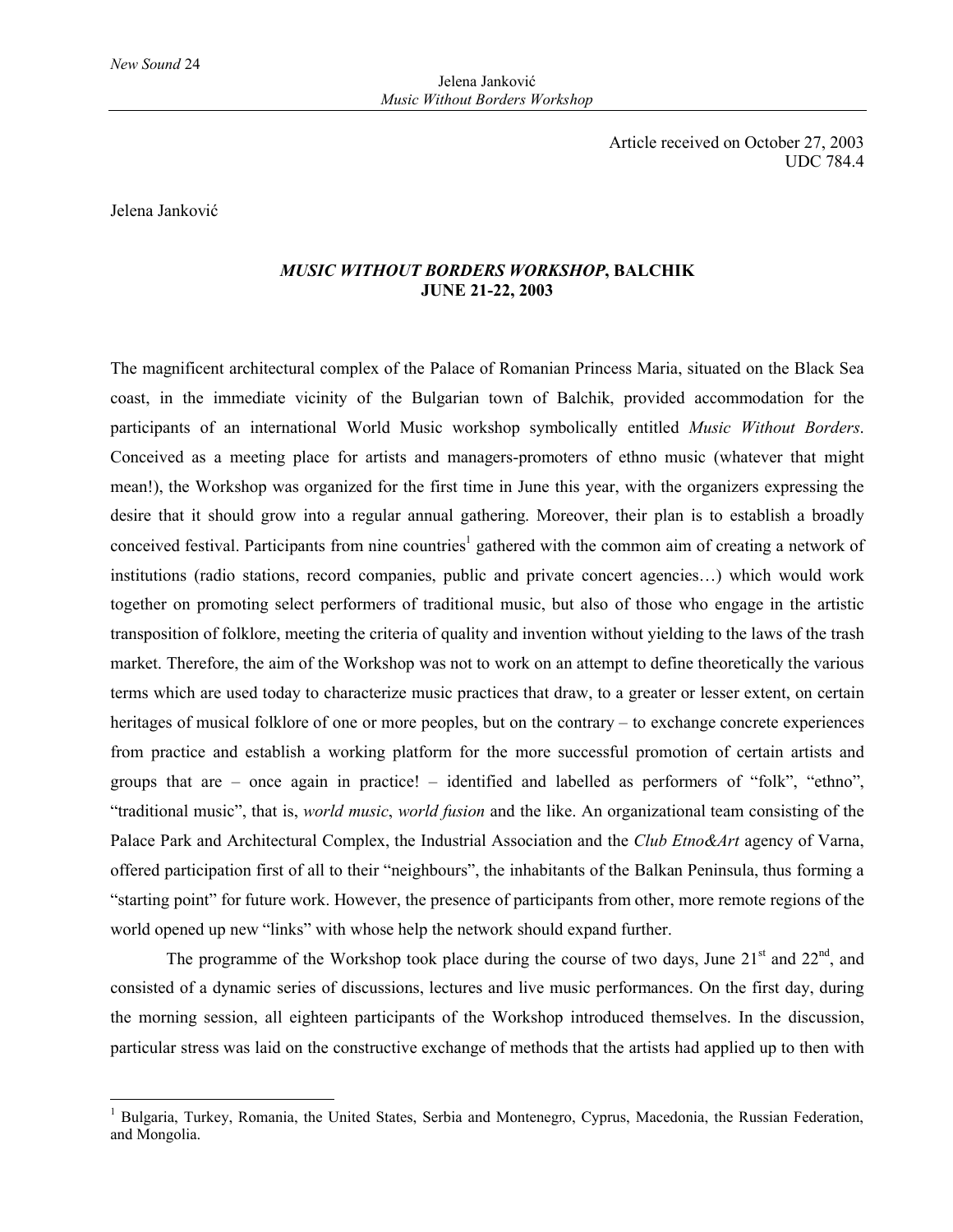regard to the publication, promotion and distribution of the aforementioned music, given such issues as uncertain financing sources, piracy, unclear criteria for evaluating concrete music "products" and other problems which cultural workers in the Balkans are faced with every day. The majority of participants were managers and promoters. In presenting their work, the participants of the workshop at the same time gave various concrete examples of what was labelled as "ethno", "folk", "world" music in their environments, what their experiences concerning the reception of these music genres in local cultural milieus were like and which strategies had proven efficient in their promotion. Danzanvaanchigiin Uhnaa, the director general of the Mongolian Philharmonic Society of Ulan Bator, presented details from his vast forty-year-long experience during which he had organized 48 festivals of classical and 20 festivals of pop music, as well as 125 music contests in Mongolia, and sent artists from his country to 44 countries worldwide.

Personal interest in the music of the Balkans and Eastern Europe prompted the American Rudolph Carrera to move to Macedonia and found the record company *Falcata-Galia Records* in Skopje, with the aim of publishing the music of these regions. Carrera also represents two Macedonian musicians in the United States. He talked in particular about the need to improve the channels of distribution of traditional music from the creator to the store, to the audience, that is, from the creator to radio/TV stations, to the audience. Eugenia Braescu, the producer and artistic director of the International Jazz Festival in Brasovo, began to work as a promoter of jazz music in Romania 25 years ago, first as the author of television and radio programmes. She is the manager of a private jazz club in Brasovo in which bands from Poland, Hungary and Germany have made guest appearances. At the Festival of which she is the artistic director all kinds of jazz are present, from mainstream to free, to ethno jazz. She pointed to the fact that, thanks to festivals, the record industry and media exposure, jazz is today an equally important promoter of globalization as pop and rock music. Mircea Nancha, a private manager and founder of an agency with the nongovernmental organization *Phoenix* of Bucharest, applies in his new work the experiences he has acquired from working in marketing.

Jelena Janković, programme editor of the Jugokoncert concert agency of Belgrade, talked about the attitude of the city cultural institution, which in terms of programme is oriented primarily to classical music, towards the promotion of not only Serbian folk music, but *world music* as well.

Jasen Kazandzhiev, the manager and founder of the Etno-Art agency of Varna, spoke on behalf of the Workshop organizers and presented plans to establish a festival of "ethno-art" music in Balchik starting the following year, 2004.

The second group of participants consisted of music journalists, working in newspapers and radio stations. Marjan Kostadinovski, a DJ at Skoplje's Radio 103, plays ambient experimental music, *world fusion* and the like in his programmes, and he is also the manager of Skoplje's *String Forces* band. Aleksandar Temkov, a journalist working for *Forum* newspaper of Skopje, believes that ethno music is more a matter of the policy of living than of a cultural policy, which is particularly noticeable in cross-cultural societies such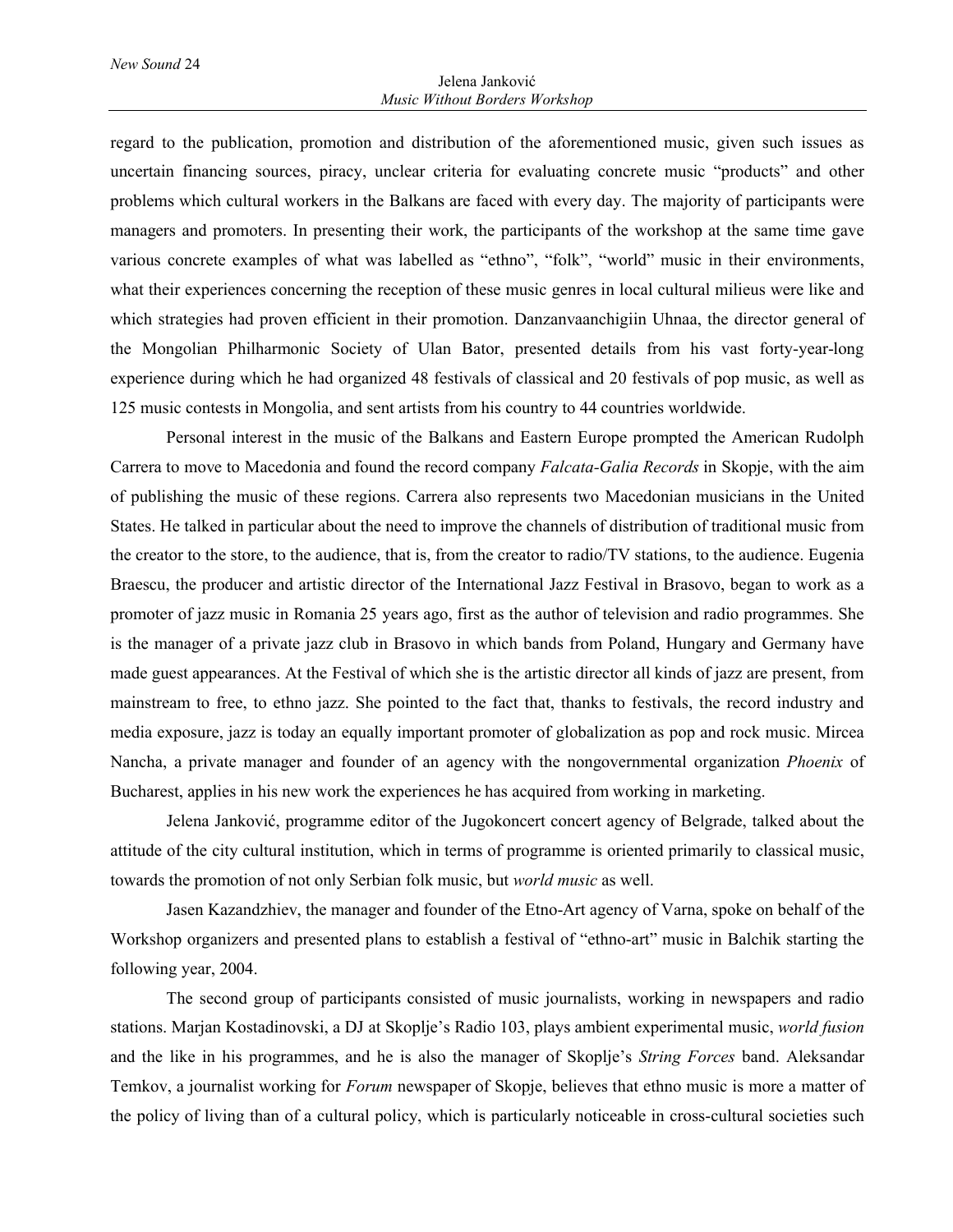$\overline{a}$ 

as Macedonia, but also in the Balkans at large. Gergana Lazarova, a DJ with the Bulgarian National Radio of Sofia, pointed to the fact that nowadays music from the former Eastern Bloc countries was least popular on Bulgarian radio! Together with Toma Sprostranov, author and anchor of programmes on this radio station, she has been doing the show *world music* within the programme *Horizont (Horizon)*, which is top-rated by the younger generations. Georgi Petrov, a journalist working for the private radio network Veselina headquartered in Plovdiv, creates a *world music* programme based on the principle "the more variety, the better!" A project of this radio network is the female vocal group *Anteja* – five trained singers who perform authentic Bulgarian music, dressed in national costume (similar to the Belgrade ensemble *Moba*). Slavcho Sprostran, a Radio Orhid journalist and anchor, talked about his station's programme.

Particularly interesting were the experiences of those Workshop participants who perform traditional music and its derivatives. Alfrida Tozieva, violinist in the group *String Forces* of Skopje, talked about the need to be "your own master" as a prerequisite for undisturbed work. The members of this group have formed their own studio and record company *Profundus*, for which they have published their two compact discs and a number of videos, in their own production. Young, still unknown Macedonian bands also record in their studio. Latif Bolat, a Sufi<sup>2</sup> singer from Turkey, graduated in vocal art from the University in Ankara, but has dedicated himself to Turkish traditional music. He worked with different genres of Turkish music (the classical, spiritual, folk), and in the past 15 years he dedicated himself exclusively to the Sufi tradition. In addition to giving concerts, he composes to the texts of Turkish  $14<sup>th</sup>$  and  $15<sup>th</sup>$  century poets. Roman Stolyar, composer and multi-instrumentalist from Novosibirsk, believes the essential element of music is improvisation, which brings together different genres of music. He is, therefore, familiar with both jazz and contemporary music and folklore, and not only Russian folklore at that. For instance, he has published three compact discs in Russia with his ensemble *Trigrafica*, one of which is entitled *Music of the Unexisting Nations*! The music in question is completely improvised music which could best be defined as "imaginary folklore". He has initiated a subject called the Theory of Improvisation at the college in Novosibirsk and he also plans to establish a festival dedicated exclusively to improvised music. Giorgis Karvelos, composer and ethnomusicologist, and Koulis Theodorou, singer of folk music, both from Cyprus, talked about their longstanding collaboration. Their second joint compact disc was realized in collaboration with the *Cyprus State Philharmonic Orchestra* and represents a blend of folk and classical music. Despite the fact that Cyprus is a small country, the two of them are very active, primarily in the field of applied music for film and theatre, but also at concerts. They believe the admission of Cyprus into the European Union will open the door to a wider promotion of this country's traditional music, which is often mistakenly thought to have originated exclusively under Greek influence. Gordana Šuković, dancer and performer from Belgrade, talked about the

 $2^{2}$  Sufi – mystical Muslim tradition, connected with the dervish ceremonies. Sufi music belongs to the Turkish art music genre (and not folk music, as it is sometimes mistakenly believed). It is performed on traditional instruments of the Arab world, the most important of which is *nej*, a vertical flute.